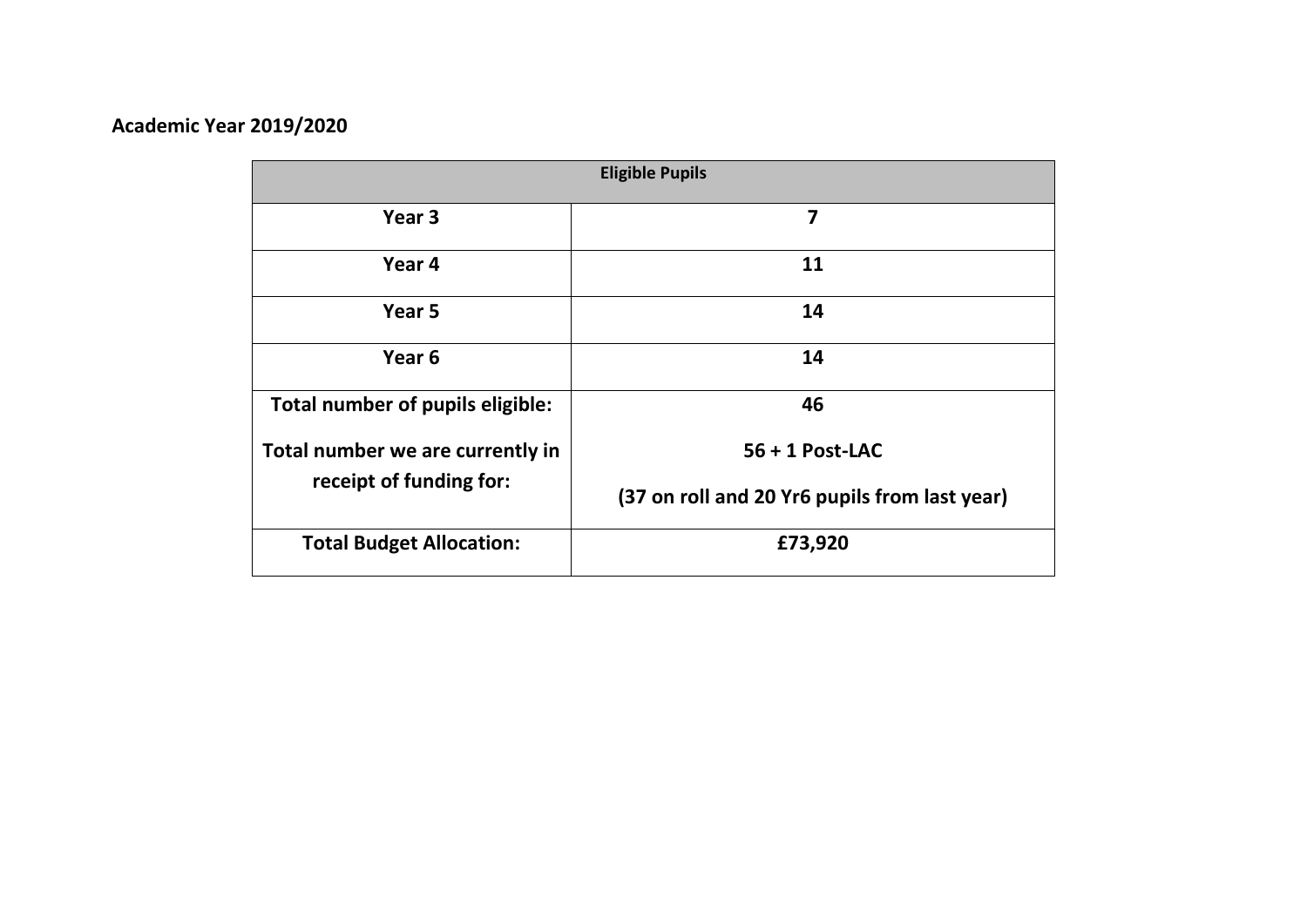| <b>Barriers to future attainment and progress:</b> |                                                                                                                  |  |
|----------------------------------------------------|------------------------------------------------------------------------------------------------------------------|--|
| 1.                                                 | 13% of pupils who are eligible for Pupil Premium have identified additional educational needs which impacts      |  |
|                                                    | on their ability to attain the expected standard and meet the age appropriate objectives or make expected        |  |
|                                                    | progress.                                                                                                        |  |
| 2.                                                 | Attendance rates of eligible pupils is lower than other pupils, which impacts on their ability to meet their age |  |
|                                                    | appropriate objectives and make expected progress.                                                               |  |
| 3.                                                 | Some pupils eligible for Pupil Premium have not managed to meet their age appropriate objectives (35% in         |  |
|                                                    | Reading, 57% writing and 43% in Maths).                                                                          |  |
| 4.                                                 | The revised National Curriculum and raised expectations that comes with this has also made it more difficult     |  |
|                                                    | for pupils to reach the higher expected standards of attainment.                                                 |  |
| 5.                                                 | Oracy -oral language skills for most Pupil Premium, children are lower as the children struggle with poor        |  |
|                                                    | sentence structure and limited vocabulary. This limits reading comprehension, writing standards and              |  |
|                                                    | understanding of complex maths problems                                                                          |  |
| 6.                                                 | SEMH - 48% of pupils eligible for Pupil Premium have difficulties with self-esteem, ability to regulate their    |  |
|                                                    | own emotions, anxiety, attention and concentration and social skills. Consequently, this can inhibit their       |  |
|                                                    | learning as they struggle to concentrate, interact appropriately both within small social groups and avoid       |  |
|                                                    | taking greater risks with their learning.                                                                        |  |
| 7.                                                 | A number of pupils eligible for Pupil Premium funding also have difficulties due to fine and gross motor skills, |  |
|                                                    | which can inhibit their learning across the curriculum.                                                          |  |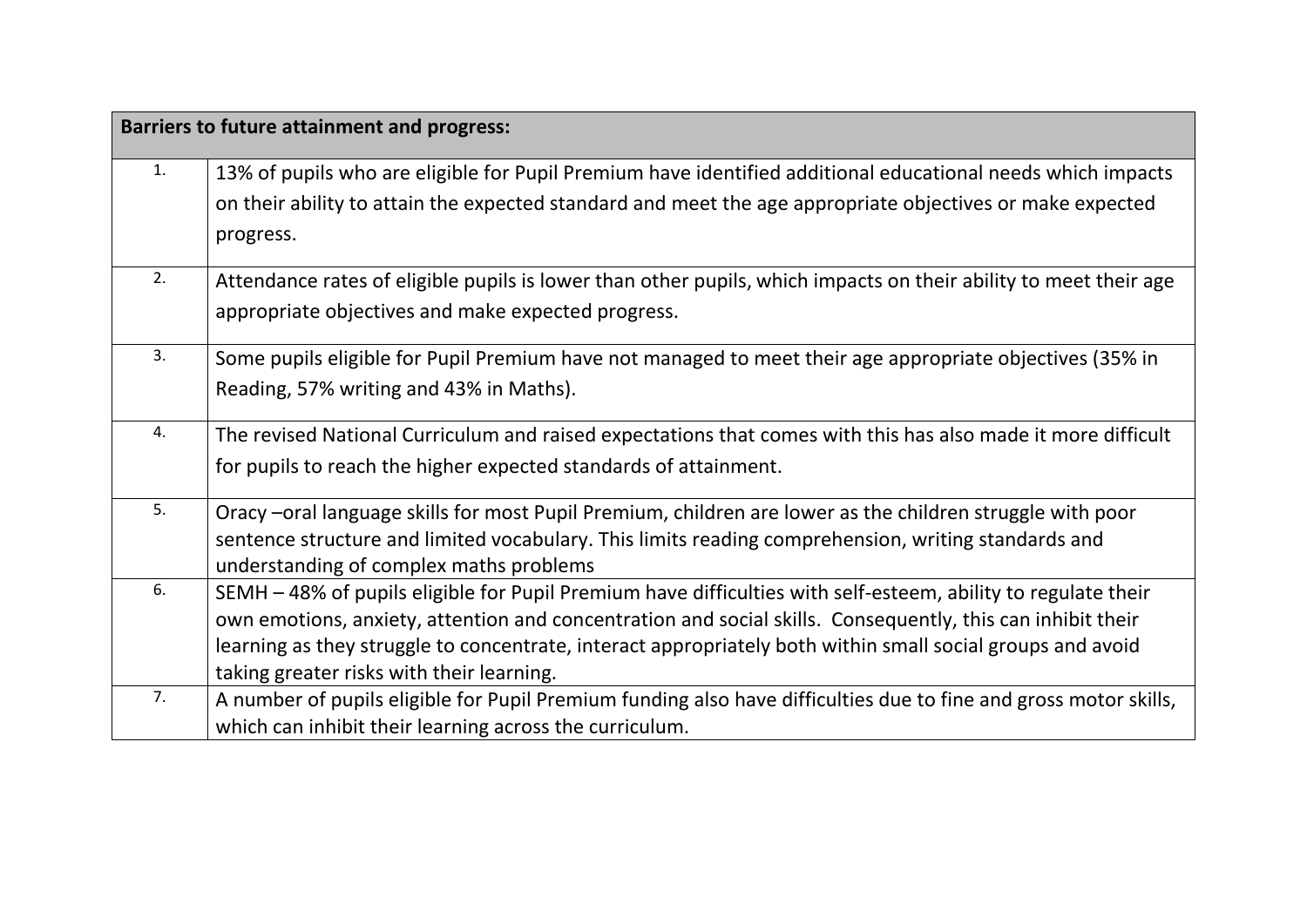## **Section 2: Pupil Premium Allocation:**

| <b>Provision</b>                                                                | <b>Success Criteria</b>                                                                                                                                                                                              |
|---------------------------------------------------------------------------------|----------------------------------------------------------------------------------------------------------------------------------------------------------------------------------------------------------------------|
| Specific TA intervention identified                                             | Raise attainment of expected and above expected levels and progress in the core subjects.                                                                                                                            |
| in provision map                                                                | Develop specific skills to enable children to access the full curriculum.                                                                                                                                            |
| Resources to support personalised<br>interventions / timetables<br>/Assessments | Raise attainment of expected and above expected levels and progress in the core subjects.<br>Develop specific skills to enable children to access the full curriculum.                                               |
| <b>CPD</b> for Staff                                                            | To enable staff to improve provision for pupils with ASD and Sensory difficulties leading to raised                                                                                                                  |
| To upskill them in order to close                                               | levels of attainment and progress.                                                                                                                                                                                   |
| gaps and provide appropriate                                                    | Children's social, emotional, mental health and well-being is supported leading to improved                                                                                                                          |
| support.                                                                        | confidence and self-esteem.                                                                                                                                                                                          |
| <b>Breathing Space</b>                                                          | Children's social, emotional, mental health and well-being is supported leading to improved                                                                                                                          |
| Core Programme                                                                  | confidence                                                                                                                                                                                                           |
| Lunchtime Drop in sessions                                                      | and self-esteem.                                                                                                                                                                                                     |
| <b>Beanstalk Reading Programme</b>                                              | Children are more engaged with their reading; their confidence will have improved enabling<br>them to be more independent readers.<br>Raised attainment in reading; fluency and comprehension of texts has improved. |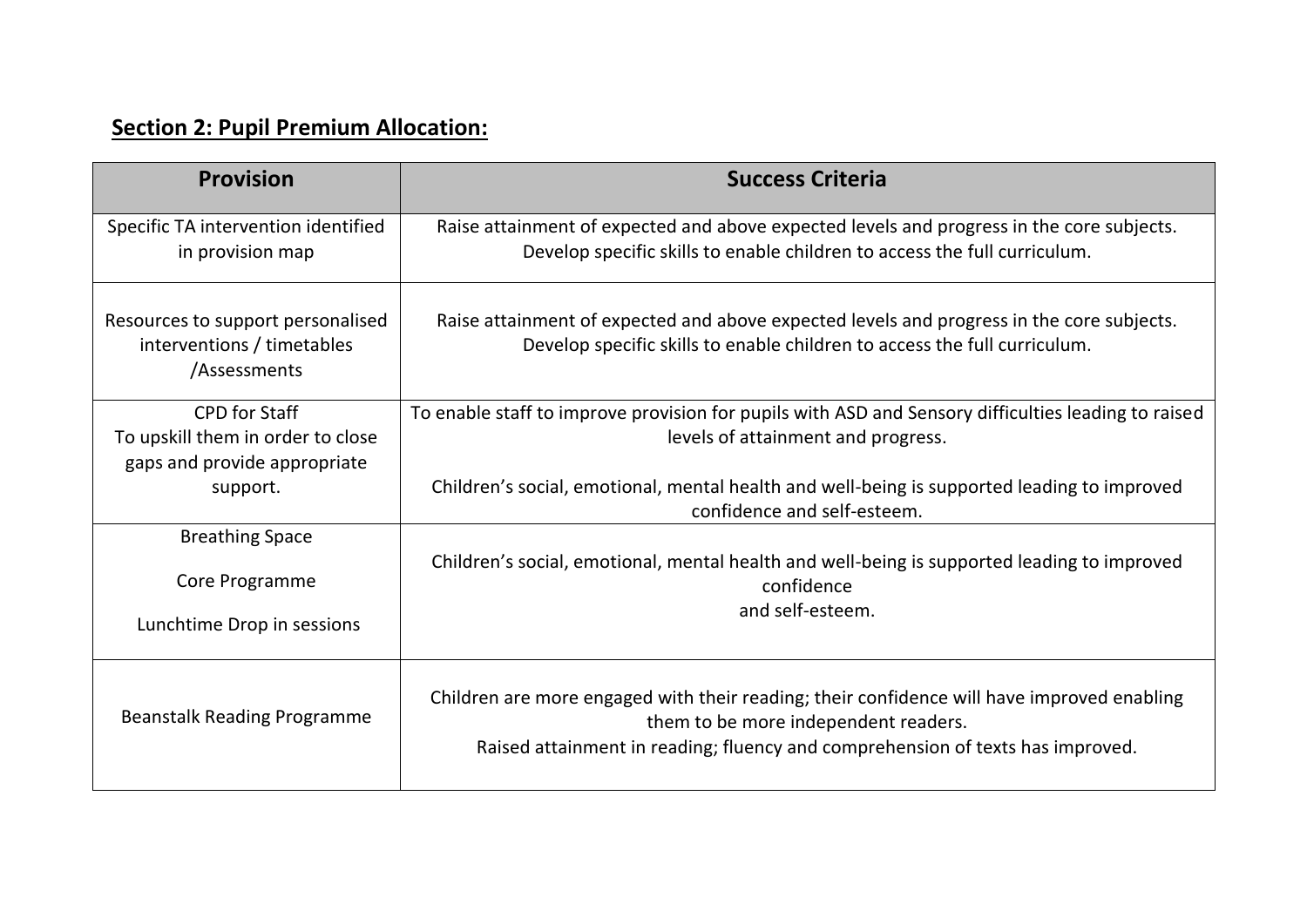| Speech and Language Resources      | Children to have closed the gaps as indicated by Language Link and Speech link.                 |
|------------------------------------|-------------------------------------------------------------------------------------------------|
|                                    | Raise attainment of expected and above expected levels and progress in the core subjects.       |
|                                    | Develop specific skills to enable children to access the full curriculum.                       |
|                                    |                                                                                                 |
| Boxall profile annual subscription | Children's social, emotional, mental health and well-being is supported leading to improved     |
|                                    | confidence and self-esteem.                                                                     |
|                                    | Areas of difficulty are identified through assessment and appropriate support sourced.          |
|                                    | Develop specific strategies to enable children to access the full curriculum.                   |
| Dyslexia Resources                 | Raise attainment of expected and above expected levels and progress in the core subjects.       |
|                                    | Children's social, emotional, mental health and well-being is supported leading to improved     |
|                                    | confidence and self-esteem within their learning.                                               |
| <b>Free School Milk</b>            | Children's health and well-being is supported leading to improved confidence and self-esteem.   |
|                                    |                                                                                                 |
| Young Animators Maths Project for  | Children feel more confident to express themselves.                                             |
| Year 4 pupils                      | Children are more engaged and inspired with their writing, evidence of more creative vocabulary |
|                                    | being applied within their own writing.                                                         |
|                                    |                                                                                                 |
|                                    |                                                                                                 |
| Thrive Resources for sessions and  | Staff feel confident to identify and assess pupils with potential SEMH difficulties and develop |
| for THRIVE Room                    | appropriate intervention and support to improve this area of need.                              |
|                                    | Children's social, emotional, mental health and well-being is supported leading to improved     |
|                                    |                                                                                                 |
|                                    | confidence and self-esteem.                                                                     |
| Bought outside agency support      | Children's social, emotional, mental health and well-being is supported leading to improved     |
|                                    | confidence and self-esteem.                                                                     |
|                                    |                                                                                                 |